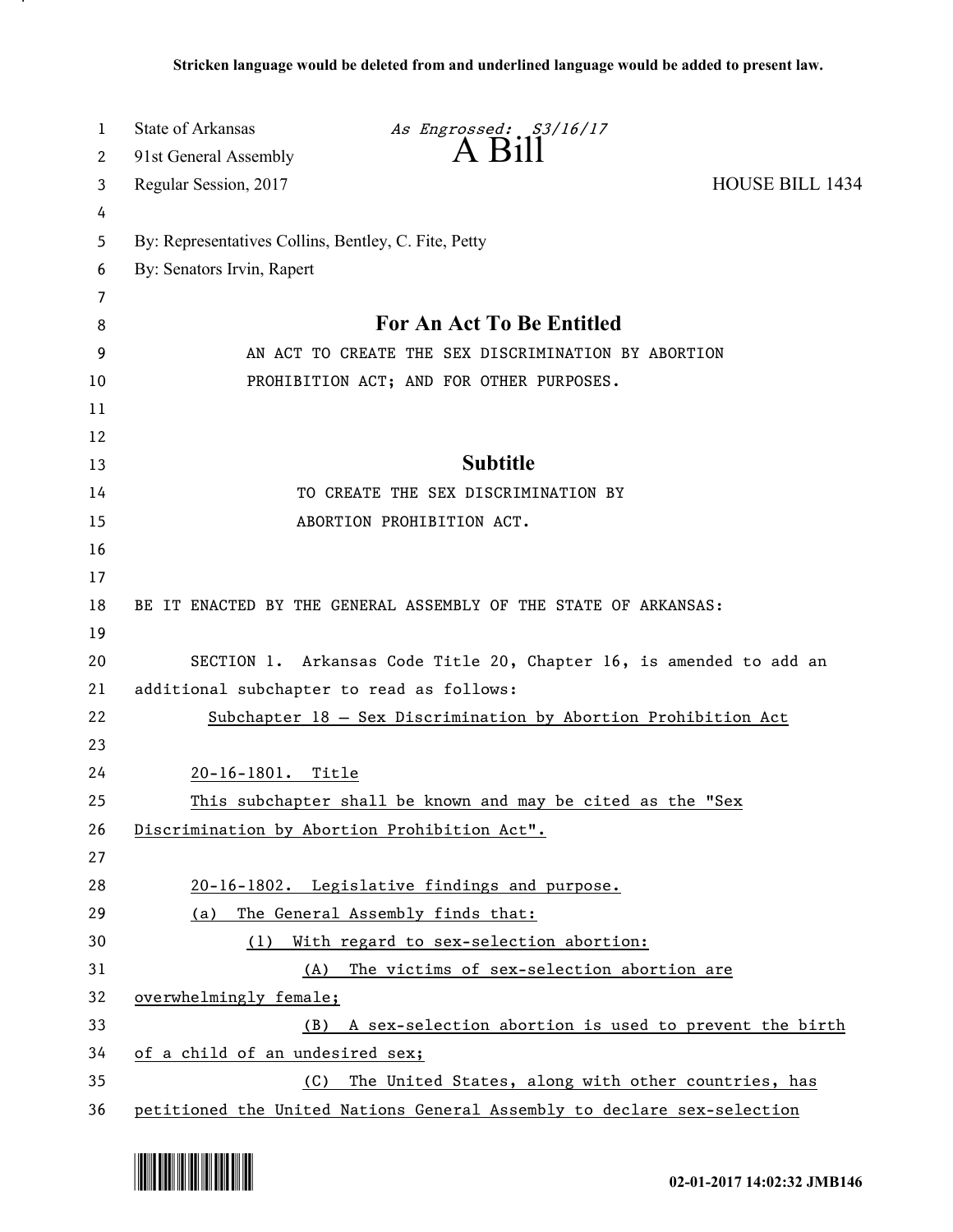| 1  | abortion a crime against women;                                               |
|----|-------------------------------------------------------------------------------|
| 2  | Countries such as India, Great Britain, and China have<br>(D)                 |
| 3  | taken steps to end sex-selection abortions;                                   |
| 4  | Women are a vital part of our society and culture and<br>(E)                  |
| 5  | possess the same fundamental human rights as men;                             |
| 6  | (F)<br>The United States prohibits discrimination on the                      |
| 7  | basis of sex in various areas including employment, education, athletics, and |
| 8  | health insurance;                                                             |
| 9  | (G) It is undesirable to have a distortion in the sex                         |
| 10 | ratio within a society, particularly when there is a shortage of women; and   |
| 11 | (H) Countries with high rates of male preference have                         |
| 12 | experienced ill effects as a result of having a increasing population of      |
| 13 | young, unmarried men; and                                                     |
| 14 | (2) With regard to maternal health:                                           |
| 15 | (A) It is undisputed that abortion risks to maternal                          |
| 16 | health increase as gestation increases;                                       |
| 17 | (B) The risk of death for pregnant women at eight (8)                         |
| 18 | weeks' gestation is one (1) death per one million $(1,000,000)$ and rises to: |
| 19 | (i) One (1) death per twenty-nine thousand (29,000)                           |
| 20 | abortions between sixteen (16) and twenty (20) weeks' gestation; and          |
| 21 | (ii) One (1) death per eleven thousand (11,000)                               |
| 22 | abortions at twenty-one (21) weeks' gestation or later;                       |
| 23 | (C) A woman is thirty-five (35) times more likely to die                      |
| 24 | from an abortion performed at twenty (20) weeks' gestation than she would     |
| 25 | have been had the abortion been performed in the first trimester;             |
| 26 | A woman is ninety-one (91) times more likely to die<br>(D)                    |
| 27 | from an abortion performed at twenty-one (21) weeks' gestation or later than  |
| 28 | she would have been had the abortion been performed in the first trimester;   |
| 29 | and                                                                           |
| 30 | Because abortions performed solely based on the sex of<br>(E)                 |
| 31 | a child are generally performed later in pregnancy, women undergoing these    |
| 32 | abortions are unnecessarily exposed to increased health risks, including an   |
| 33 | exponentially higher risk of death.                                           |
| 34 | (b) Based on the findings in this section, the purpose of this act is         |
| 35 | to:                                                                           |
| 36 | (1) Ban abortions performed solely for reasons of sex-selection;              |

02-01-2017 14:02:32 JMB146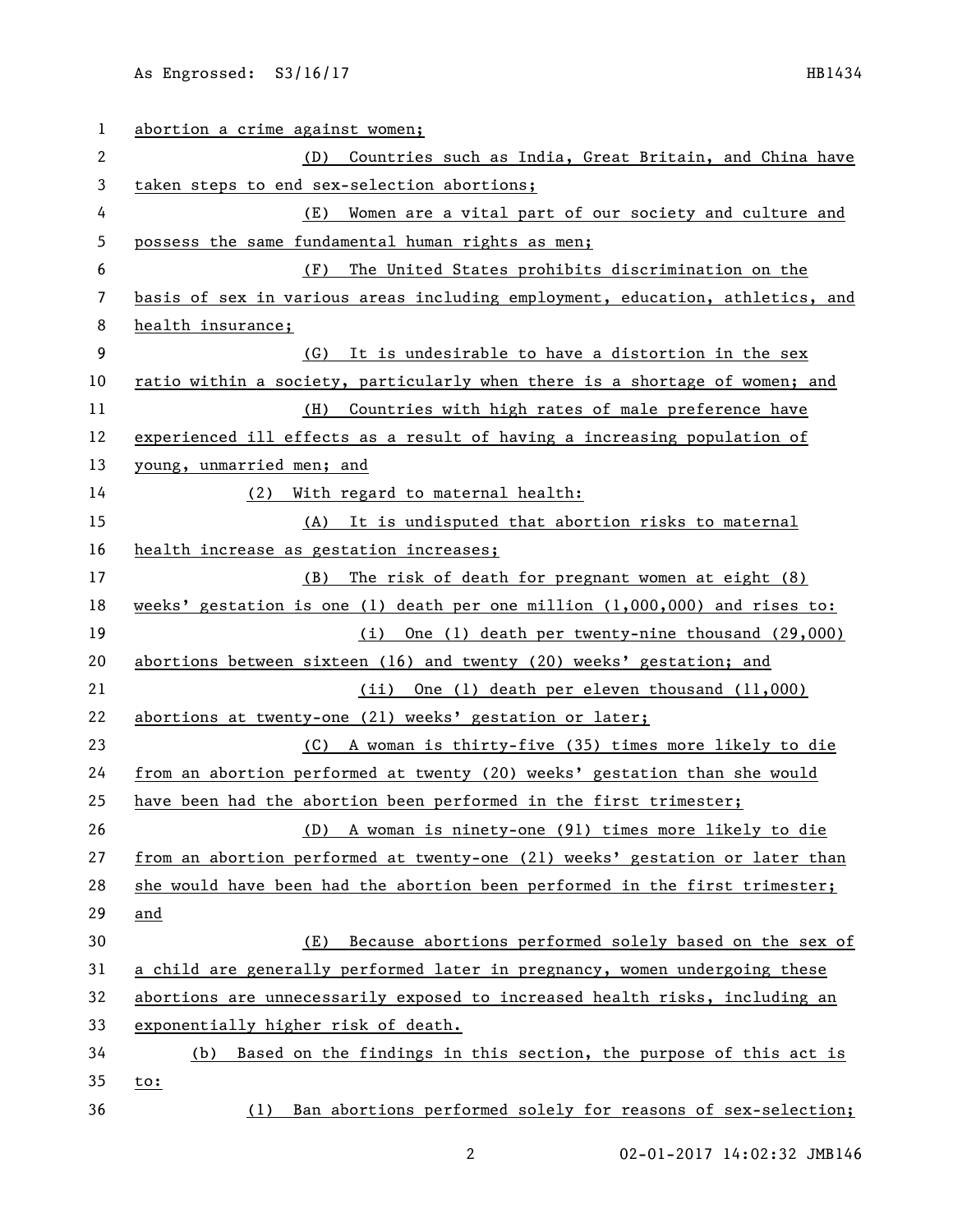| 1      | and                                                                           |
|--------|-------------------------------------------------------------------------------|
| 2      | Protect women from the risks inherent in late-term<br>(2)                     |
| 3      | abortions.                                                                    |
| 4      |                                                                               |
| 5      | 20-16-1803. Definitions.                                                      |
| 6      | As used in this subchapter:                                                   |
| 7      | $(1)(A)$ "Abortion" means the act of using or prescribing any                 |
| 8      | instrument, medicine, drug, or any other substance, device, or means with the |
| 9      | intent to terminate the clinically diagnosable pregnancy of a woman, with     |
| 10     | knowledge that the termination by any of those means will with reasonable     |
| 11     | likelihood cause the death of the unborn child.                               |
| 12     | (B) An act under subdivision (1)(A) of this section is not                    |
| 13     | an abortion if the act is performed with the intent to:                       |
| 14     | (i) Save the life or preserve the health of the                               |
| 15     | unborn child;                                                                 |
| 16     | Remove a dead unborn child caused by<br>(ii)                                  |
| 17     | spontaneous abortion; or                                                      |
| 18     | (iii) Remove an ectopic pregnancy;                                            |
| 19     | "Incompetent" means an individual who has been adjudicated<br>(2)             |
| 20     | as an individual with a disability and has had a guardian appointed for her;  |
| 21     | "Minor" means an individual under eighteen (18) years of<br>(3)               |
| 22     | age;                                                                          |
| 23     | "Physician" means a person licensed to practice medicine in<br>(4)            |
| 24     | this state, including a medical doctor and a doctor of osteopathy;            |
| 25     | (5) "Sex-selection abortion" means an abortion performed solely               |
| 26     | on the basis of the sex of the unborn child;                                  |
| 27     | (6) "Unborn child" means the offspring of human beings from                   |
| 28     | conception until birth; and                                                   |
| 29     | (7) "Viability" means the state of fetal development when, in                 |
| 30     | the judgment of the physician based on the particular facts of the case       |
| 31     | before him or her and in light of the most advanced medical technology and    |
| 32     | information available to him or her, there is a reasonable likelihood of      |
| 33     | sustained survival of the unborn child outside the body of the mother, with   |
| 34     | or without artificial life support.                                           |
| 35     |                                                                               |
| $\sim$ |                                                                               |

- 36 20-16-1804. Prohibition Sex-selection abortion.
	-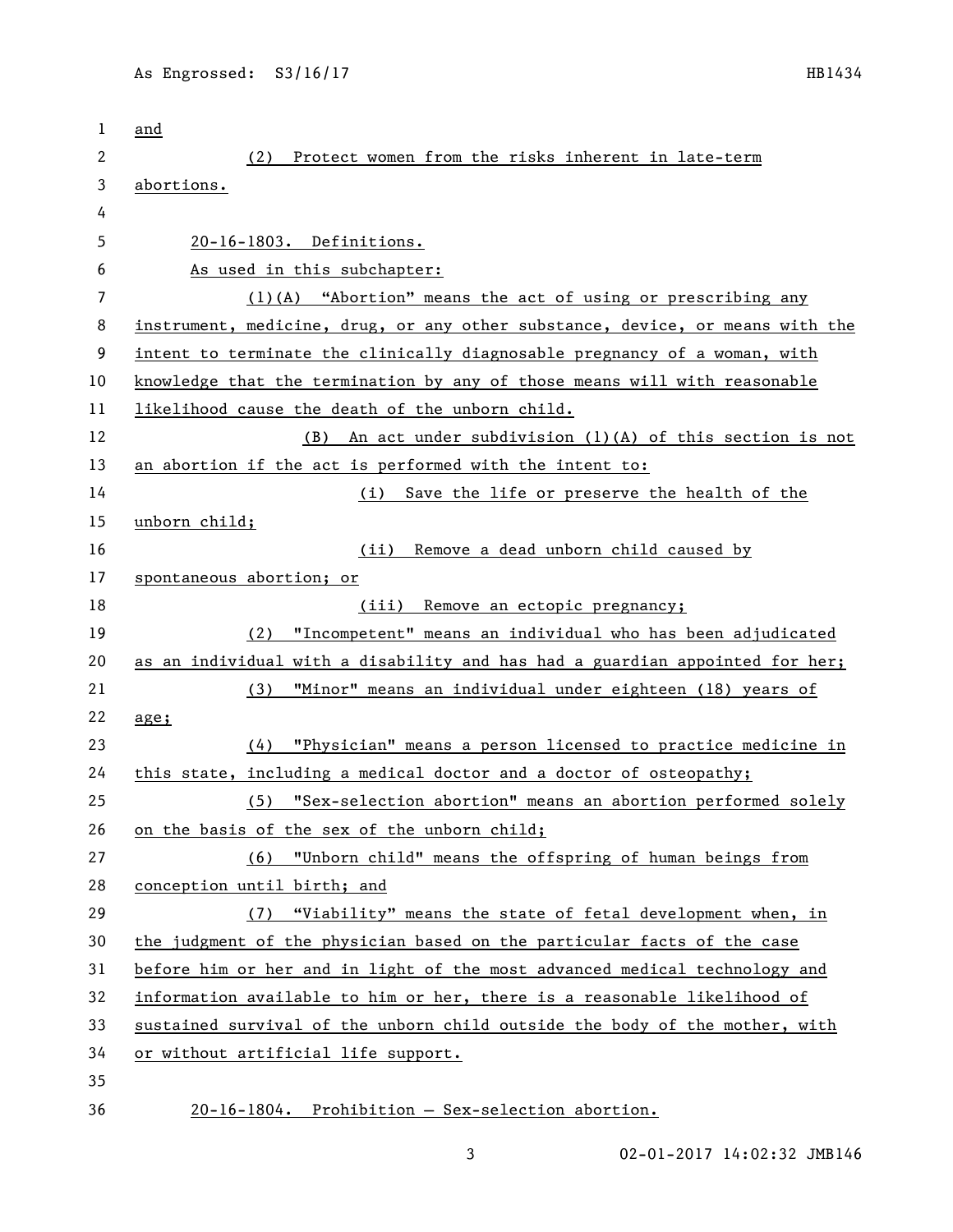As Engrossed: S3/16/17 HB1434

| 1  | (a) A physician or other person shall not intentionally perform or            |
|----|-------------------------------------------------------------------------------|
| 2  | attempt to perform an abortion with the knowledge that the pregnant woman is  |
| 3  | seeking the abortion solely on the basis of the sex of the unborn child.      |
| 4  | Before performing an abortion, the physician or other person who<br>(b)       |
| 5  | is performing the abortion shall:                                             |
| 6  | (1)(A) Ask the pregnant woman if she knows the sex of the unborn              |
| 7  | child.                                                                        |
| 8  | (B) If the pregnant woman knows the sex of the unborn                         |
| 9  | child, the physician or other person who is performing the abortion shall     |
| 10 | inform the pregnant woman of the prohibition of abortion as a method of sex   |
| 11 | selection for children; and                                                   |
| 12 | $(2)(A)$ Request the medical records of the pregnant woman                    |
| 13 | relating directly to the entire pregnancy history of the woman.               |
| 14 | (B) An abortion shall not be performed until reasonable                       |
| 15 | time and effort is spent to obtain the medical records of the pregnant woman  |
| 16 | as described in subdivision (b)(2)(A) of this section.                        |
| 17 | (c) If this section is held invalid as applied to the period of               |
| 18 | pregnancy prior to viability, then the section shall remain applicable to the |
| 19 | period of pregnancy subsequent to viability.                                  |
| 20 |                                                                               |
| 21 | 20-16-1805. Criminal penalties.                                               |
| 22 | A physician or other person who knowingly performs or attempts to             |
| 23 | perform an abortion prohibited by this subchapter is guilty of a Class A      |
| 24 | misdemeanor.                                                                  |
| 25 |                                                                               |
| 26 | 20-16-1806. Civil penalties and professional sanctions.                       |
| 27 | $(a)(1)$ A physician or other person who knowingly violates this              |
| 28 | subchapter is liable for damages and shall have his or her medical license    |
| 29 | suspended or revoked as applicable.                                           |
| 30 | The physician or other person may also be enjoined from<br>(2)                |
| 31 | future acts prohibited by this subchapter.                                    |
| 32 | $(b)(1)$ A woman who receives an abortion in violation of this                |
| 33 | subchapter without being informed of the prohibition of abortion as a method  |
| 34 | of sex selection for children, the parent or legal guardian of the woman if   |
| 35 | the woman is a minor who is not emancipated, or the legal guardian of the     |
| 36 | woman if the woman has been adjudicated incompetent may commence a civil      |

4 02-01-2017 14:02:32 JMB146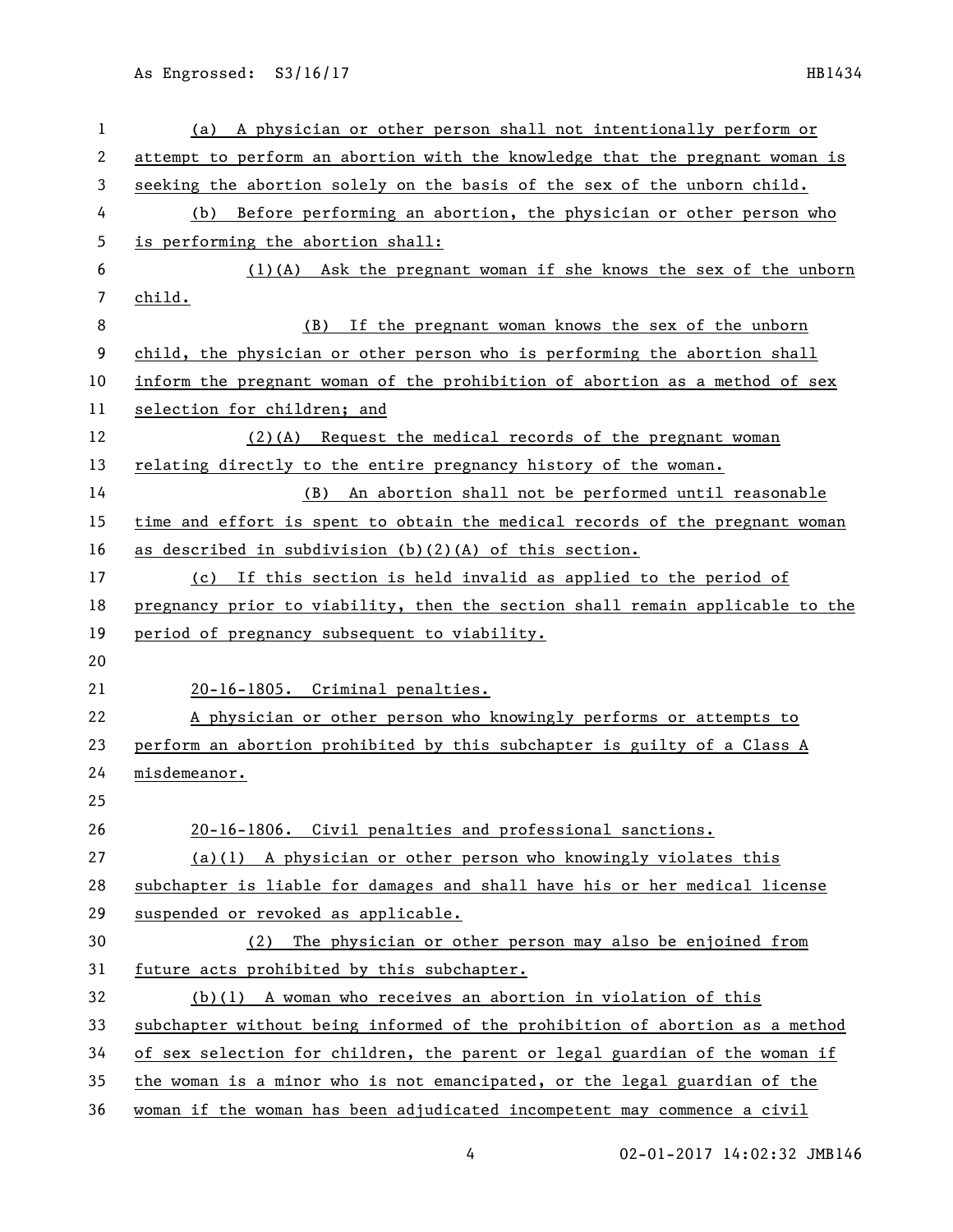As Engrossed: S3/16/17 HB1434

| 1  | action for any reckless violation of this subchapter and may seek both actual |
|----|-------------------------------------------------------------------------------|
| 2  | and punitive damages.                                                         |
| 3  | Damages may include without limitation:<br>(2)                                |
| 4  | Money damages for all psychological and physical<br>(A)                       |
| 5  | injuries occasioned by the violation of this subchapter; and                  |
| 6  | Statutory damages equal to ten (10) times the cost of<br>(B)                  |
| 7  | the abortion performed in violation of this subchapter.                       |
| 8  | (c) A physician or other person who performs an abortion in violation         |
| 9  | of this subchapter shall be considered to have engaged in unprofessional      |
| 10 | conduct for which his or her license to provide healthcare services in this   |
| 11 | state shall be suspended or revoked by the Arkansas State Medical Board.      |
| 12 | $(d)(1)$ A cause of action for injunctive relief against any physician        |
| 13 | or other person who has knowingly violated this subchapter may be maintained  |
| 14 | by:                                                                           |
| 15 | A person who is the spouse, parent, guardian, or<br>(A)                       |
| 16 | current or former licensed healthcare provider of the woman who receives or   |
| 17 | attempts to receive an abortion in violation of this subchapter; or           |
| 18 | The Attorney General.<br>(B)                                                  |
| 19 | The injunction shall prevent the physician or other person<br>(2)             |
| 20 | from performing further abortions in violation of this subchapter.            |
| 21 |                                                                               |
| 22 | 20-16-1807. Exclusion of liability for a woman who undergoes                  |
| 23 | prohibited abortion.                                                          |
| 24 | (a) A woman who receives or attempts to receive an abortion in                |
| 25 | violation of this subchapter shall not be prosecuted under this subchapter    |
| 26 | for conspiracy to violate this subchapter or otherwise be held criminally or  |
| 27 | civilly liable for any violation.                                             |
| 28 | In a criminal proceeding or action brought under this subchapter,<br>(b)      |
| 29 | a woman who receives or attempts to receive an abortion in violation of this  |
| 30 | subchapter is entitled to all rights, protections, and notifications afforded |
| 31 | to crime victims.                                                             |
| 32 | $(c)(1)$ In a civil proceeding or action brought under this subchapter,       |
| 33 | the anonymity of the woman who receives or attempts to receive the abortion   |
| 34 | in violation of this subchapter shall be preserved from public disclosure     |
| 35 | unless she gives her consent to disclosure.                                   |
| 36 | (2) A court of competent jurisdiction, upon motion or sua                     |

5 02-01-2017 14:02:32 JMB146